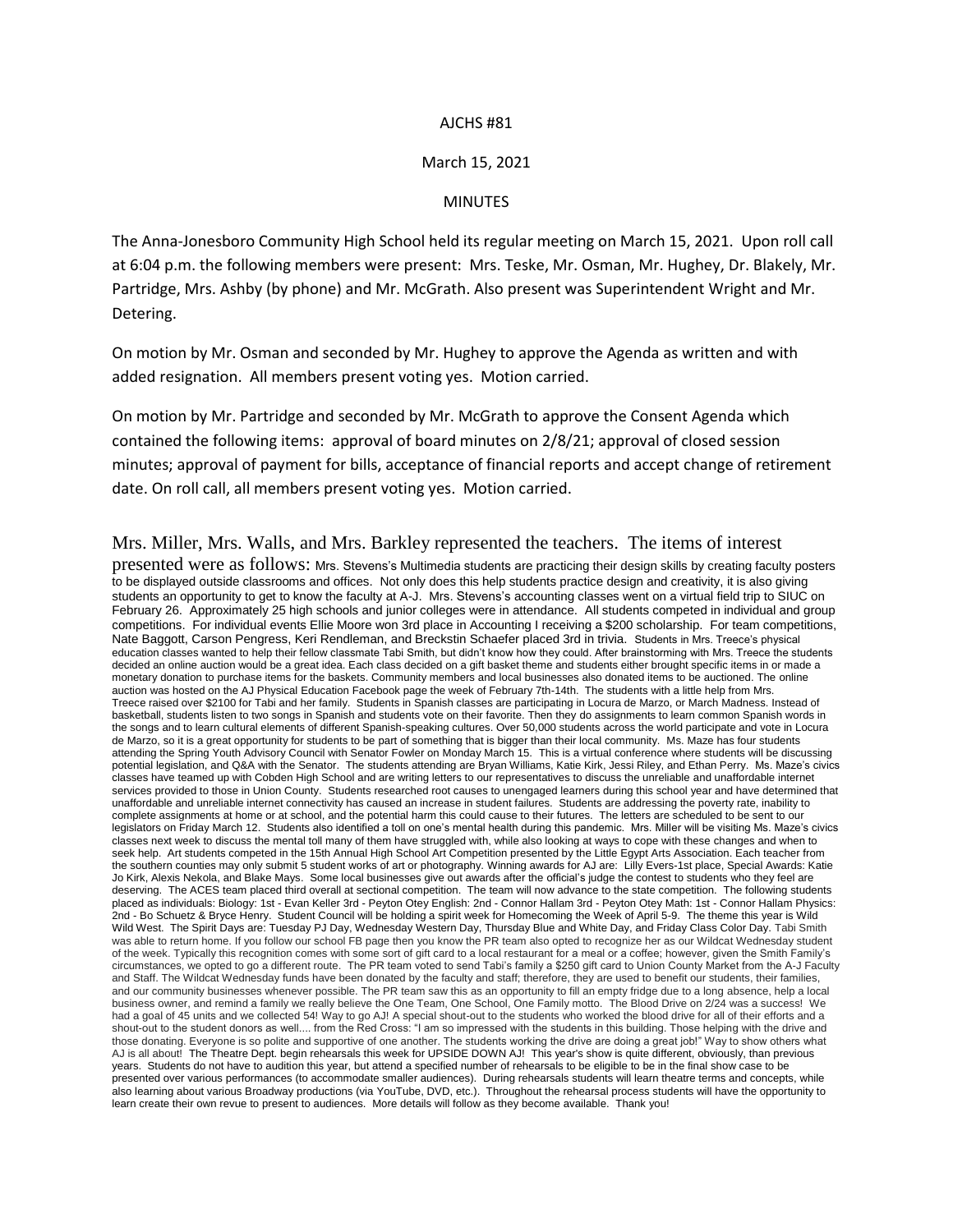Mr. Finders written report presented information about Wildcat Academy Credit Recovery Program, Summer Credit Recovery, State Testing, Grants, and Teacher of the Month.

Principal Detering presented information on Failing Grade Reports, Discipline, Academic Intervention, and Spanish Vacancy Update.

Superintendent Wright presented his administrative report. He reported on the financial projections with ISBE, the 2021-2022 school year, guidelines for outdoor events, and CDC recommendations of no longer conducting temperature checks.

On motion by Dr. Blakely and seconded by Mr. Osman for the Board to enter into closed session at 7:27 p.m. for the following reasons (1) the purpose of appointment, employment, compensation, discipline, performance, or dismissal of specific employee of the public body or legal counsel for the public body, including hearing testimony on a complaint lodged against an employee of the public body or against legal counsel for the public to determine its validity. 5ILCS 120/2(c)(1) Collective negotiating matters between the public body and its employees or their representatives, or deliberations concerning salary schedules for one or more classes of employees. 5 ILCS 120/2(c)(3) Roll Call Vote: On roll call, all members present voting yes. Motion carried.

On motion by Mr. Hughey and seconded by Mr. Osman to return to regular session at 8:24 p.m. On roll call all members present voting yes. Motion carried.

On motion by Mr. Partridge and seconded by Mr. Osman to approve the renewal of Scott Finders (Curriculum Director) contract as presented. On roll call, all members present voting yes. Motion carried.

On motion by Mr. Hughey and seconded by Mr. McGrath to approve the renewal of Brian Meyer (Technology Coordinator) contract as presented. On roll call, 6 Yeas (Teske, Hughey, Blakely, Partridge, McGrath, Ashby) 1 Nay (Osman). Motion carried.

On motion by Dr. Blakely and seconded by Dr. Teske to approve the extensions of Memorandum of Understanding in Regards to Personnel. On roll call, all members present voting yes. Motion carried.

On motion by Mr. Hughey and seconded by Mr. Osman to approve the Memorandum of Understanding in Regards to Personnel. On roll call, all members present voting yes. Motion carried.

On motion by Dr. Teske and seconded by Mr. Partridge to approve Memorandum of Understanding in Regards to Paid Administration Leave. On roll call, all members present voting yes. Motion carried.

On motion by Mr. Partridge and seconded by Mr. Osman to refund all 2021 athletic fees to students account. On roll call, all members present voting yes. Motion carried.

On motion by Mr. Hughey and seconded by Dr. Blakely to grant tenure for Melody Thomas. All members present voting yes. Motion carried.

On motion by Mr. McGrath and seconded by Mr. Osman to approve Dalton Goddard as a volunteer baseball coach pending all necessary requirements. All members present voting yes. Motion carried.